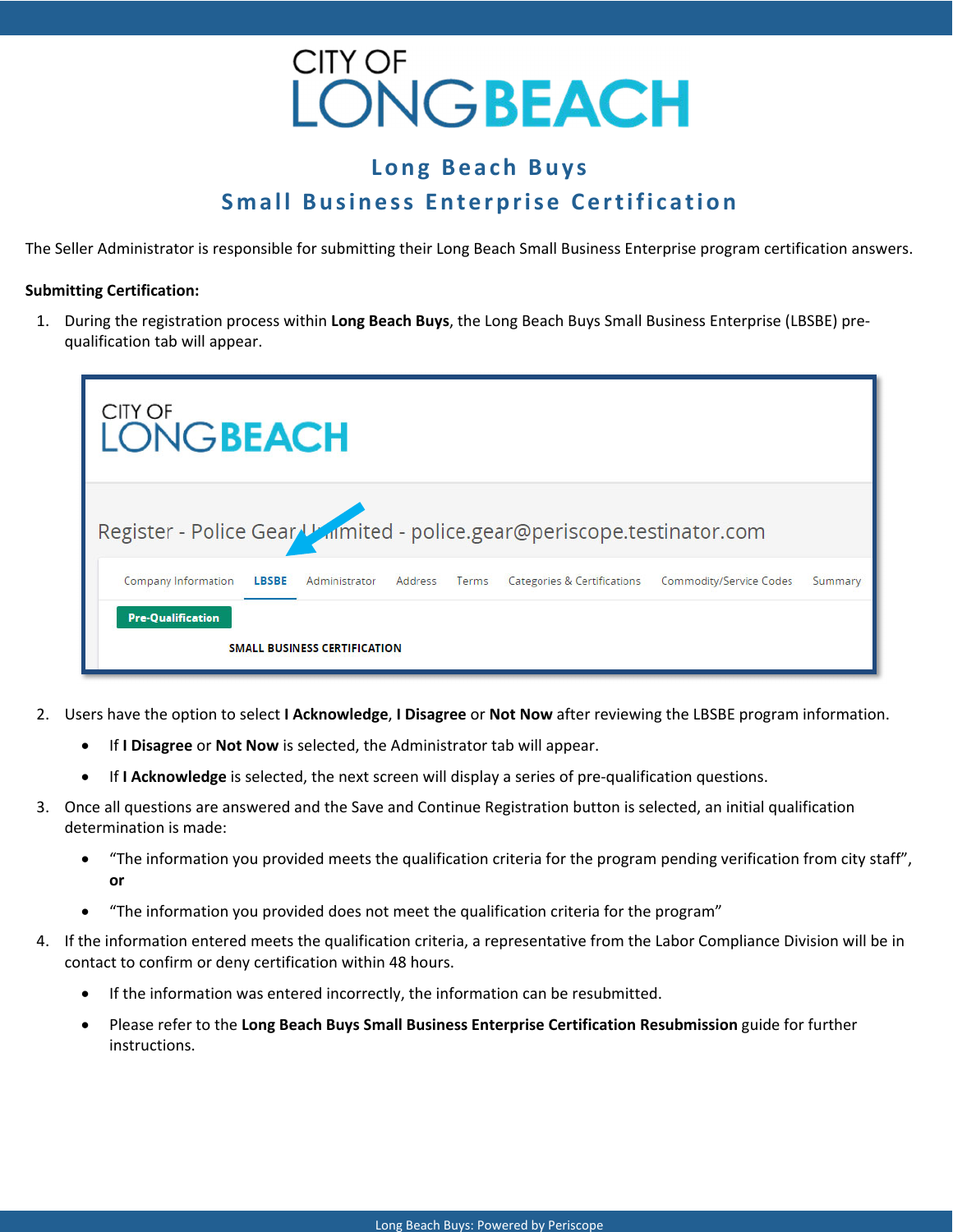# CITY OF<br>LONGBEACH

## **Long Beach Buys Small Business Enterprise Certification Resubmission**

The Seller Administrator is responsible for resubmitting their Long Beach Small Business Enterprise program certification answers.

### **Resubmitting Certification:**

- 1. Navigate to **Long Beach Buys**
- 2. Click the SIGN IN button in the top right corner of the page
- 3. Enter your login credentials
	- a. Enter your LOGIN ID
	- b. Enter your PASSWORD
	- c. Click SIGN IN
- 4. Under the General Tab, Select Maintain Organization Information

| CITY OF<br><b>LONGBEACH</b>                     |                                                                                                                            |                                                                                                                             |                                                                                                                                                                                                       |                                                                                                                                    |  |  |
|-------------------------------------------------|----------------------------------------------------------------------------------------------------------------------------|-----------------------------------------------------------------------------------------------------------------------------|-------------------------------------------------------------------------------------------------------------------------------------------------------------------------------------------------------|------------------------------------------------------------------------------------------------------------------------------------|--|--|
| Maintenance Home Page for: Main Street Supplies |                                                                                                                            |                                                                                                                             |                                                                                                                                                                                                       |                                                                                                                                    |  |  |
| Alerts<br>General                               |                                                                                                                            |                                                                                                                             |                                                                                                                                                                                                       |                                                                                                                                    |  |  |
|                                                 | <b>Maintain Organization</b><br><b>Information</b><br>This section is used for<br>maintaining organization<br>information. | <b>Maintain Users on this</b><br><b>Account</b><br>ھو<br>This section is used to<br>maintain users for the<br>organization. | <b>Add Users on this</b><br><b>Account</b><br><b>STATE OF GROOM</b><br>This section is used to add.<br>users to the organization.<br>Copyright © 2022 Periscope Holdings, Inc. - All Rights Reserved. | <b>Add Associated</b><br><b>Organization</b><br>___<br>This section is used for<br>adding an organization<br>with the same Tax ID. |  |  |